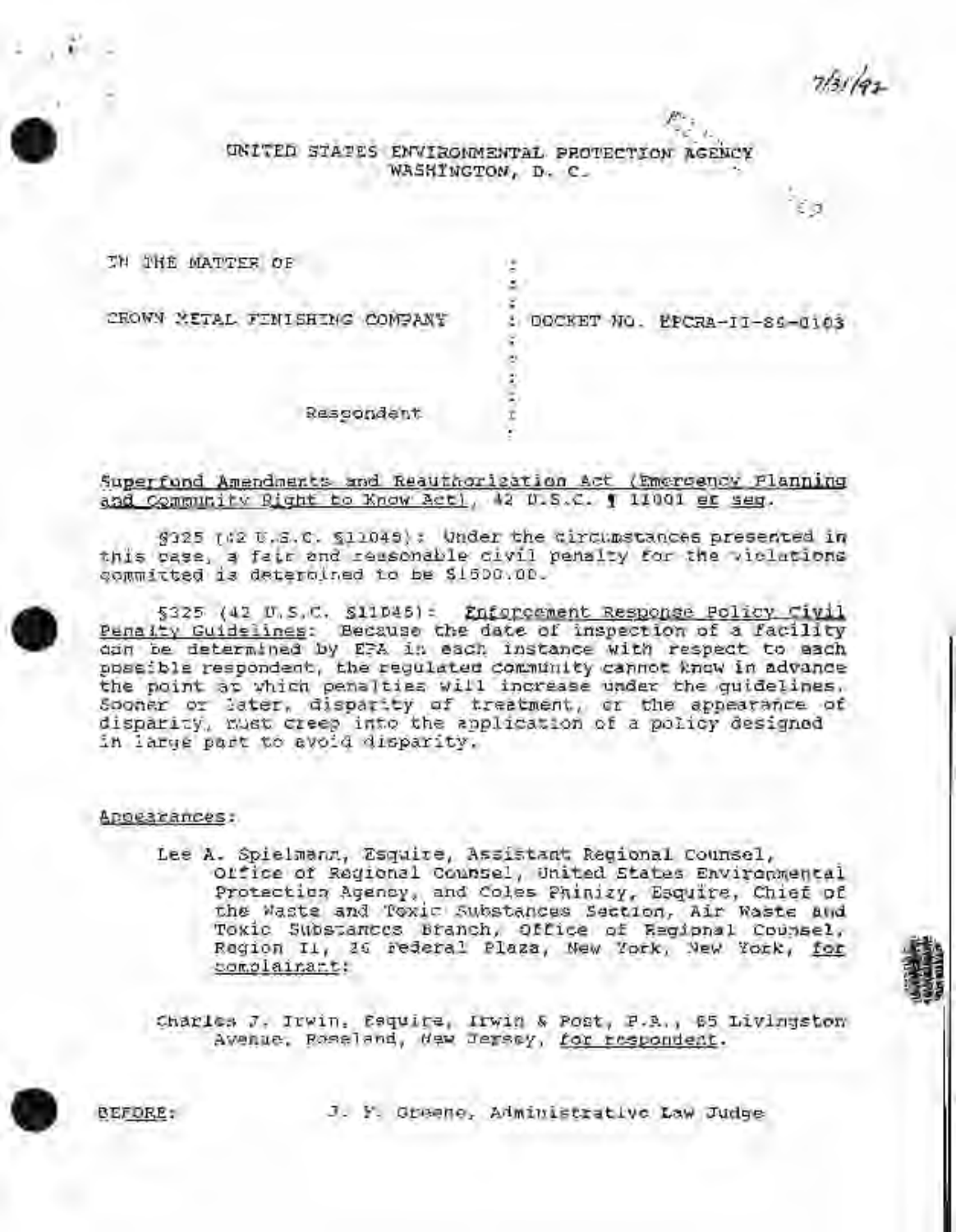#### DECISION AND ORDER

This matter arises under Section 325(c) of Title III of the Superfund Amendments and Reauthorization Act, 42 U.S.C. 1 11001 et seq., also known as the Emergency Planning and Community Right-to-Know-Act of 1986 (hereafter "EPCRA" or "the Act.")<sup>1</sup>

The complaint charges respondent with three violations of Section 313 of the Act (42 U.S.C.  $\P$  11023)<sup>2</sup> and the implementing regulations at 40 C.F.R. Part 372 et seg., for allegedly having

<sup>1</sup> Section 325(c), 42 U.S.C.  $[11045(c)$  of the Act provides in pertinent part that

(1) Any person ... who violates any requirement of section 11022 or 11023 of this title shall be liable of section 11022 or 11023 of this title shall be liable<br>to the United States for a civil penalty in an amount not<br>to exceed \$ 25,000 for each such violation . . . .

(4) The Administrator [of the U.S. Environmental Protection Agency may assess any civil penalty for which a person is liable under this subsection by a person is liable under this subsection by<br>administrative order or may bring an action to assess and collect the penalty in the United States District Court for the district in which the person from whom the penalty is sought resides or in which such person's principal place of business is located.

Section 313 provides in pertinent part as follows:

The owner or operator of a facility subject to the requirements of this section shall complete a toxic chemical release form as published under subsection (g) of this section for each toxic chemical listed under subsection (c) of this section that was manufactured, processed, or otherwise used in quantities exceeding the toxic chemical threshold quantity established by subsection (f) of this section during the preceding year at such facility. Such form shall be submitted to the Administrator and to an official or officials of the State designated by the Governor on or before July 1, 1988, and annually thereafter on July 1 and shall contain data reflecting releases during the preceding calendar year.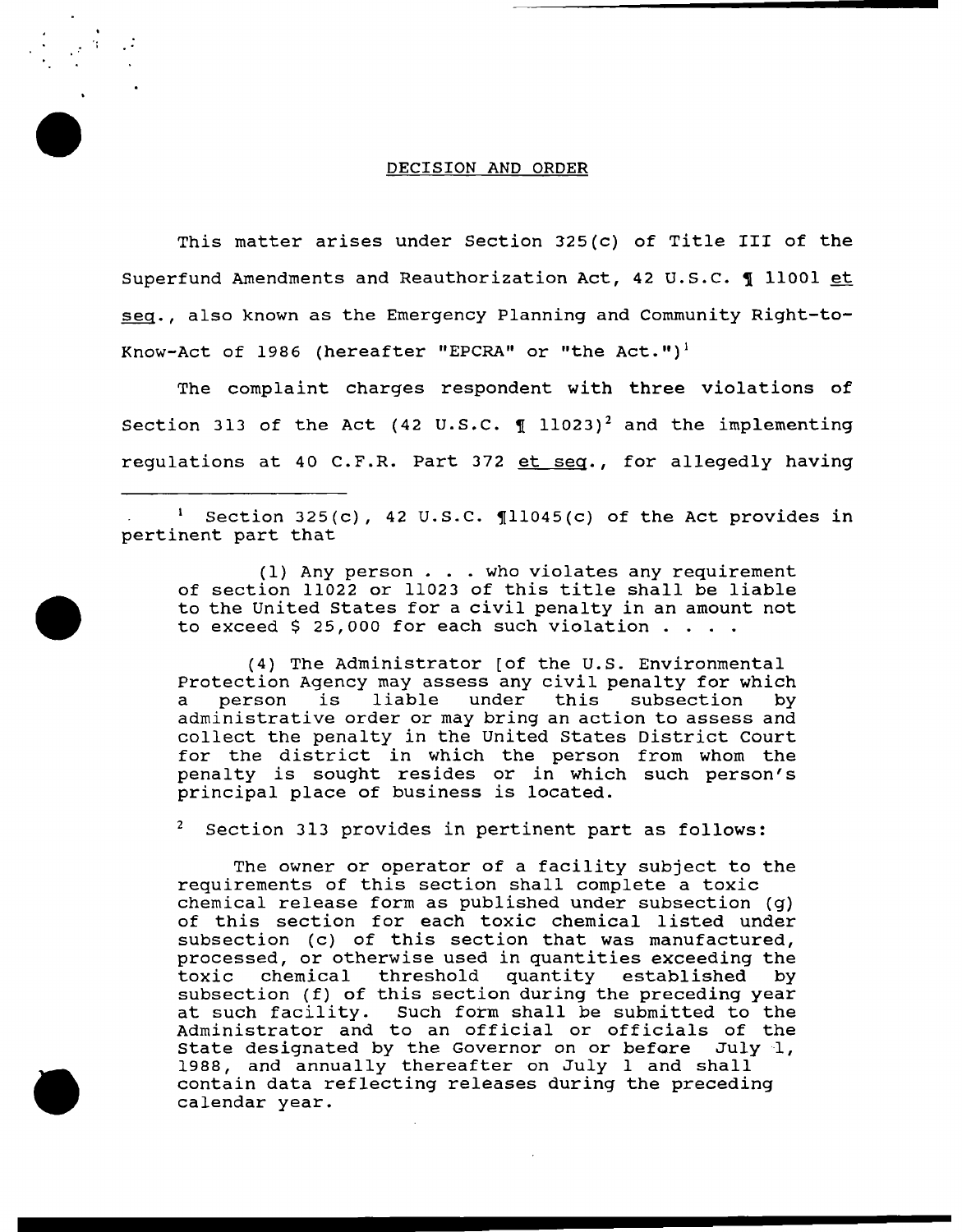failed to submit complete and accurate reports in connection with respondent's use of three toxic chemicals (xylene, methyl ethyl ketone, and dichloromethane) by July 1, 1988, as required by the Act.

Specifically, the complaint alleged that in calendar year 1987 respondent used approximately 23,950 pounds of xylene (Count I], 21,020 pounds of methyl ethyl ketone (Count II], and 36,916 pounds of dichloromethane [Count III]; that respondent was therefore required to report such uses on Form R's to the EPA Administrator and to the state of New Jersey no later than July 1, 1988, but failed to do so in violation of Section 313 of the Act and 40  $C.F.R. S372.30.<sup>3</sup>$  For each count, complainant proposed a civil penalty of \$5000.

The parties stipulated that respondent is a "person," within the meaning of section 329(7) of the Act, 42 U.S.C. § 11049(7); that respondent's facility has ten or more full time employees and falls within Standard Industrial Classification Code 3479; that the reports ("Form Rs") had not been filed with EPA or with the State of New Jersey by July 1, 1988, but were filed on September 15, 1988; and that respondent's facility was inspected on behalf of the

<sup>3 40</sup> C.F.R. §372.30(a) provides as follows, in pertinent part:

For each toxic chemical known by the owner or operator to be manufactured (including imported), be manufactured (including imported), processed, or otherwise used in excess of an applicable threshold quantity in 40 C.F.R. §372.22 for a calendar year, the owner or operator must submit to EPA and to the year, the owner or operator must submit to EPA and to the<br>State in which the facility is located a completed EPA<br>Form R . . . in accordance with the instructions referred<br>to in Subpart E of this part Form  $R$ ... in accordance with the instructions referred<br>to in Subpart E of this part.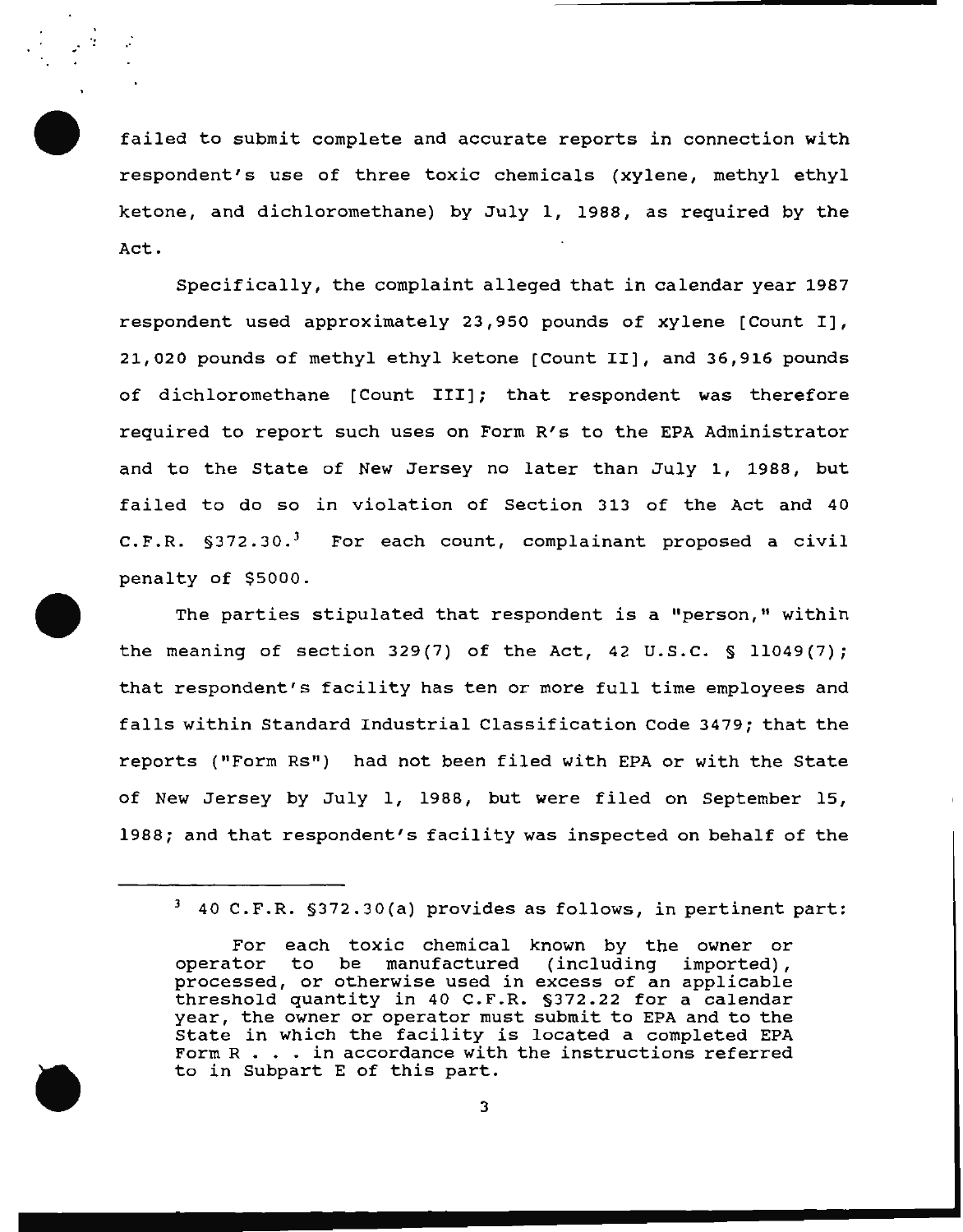EPA on August 24, 1988. During the early part of the trial it was determined that the reports ultimately filed by respondent on September lf, 1988 in connection with xylene, methyl ethyl ketone, and dichloromethane on September 15, 1988, constituted admissions respecting the extent of respondent's use of those chemicals (TR 19-20; see also Stipulation 21, wherein it was agreed that the reports reflected respondent's usage of xylene, methyl ethyl ketone, and dichloromethane at the facility for calendar year 1988. As a consequence of that determination, no material facts remained in dispute, and it was ruled that complainant was entitled to judgment as to respondent's liability for the acts alleged in the complaint.

÷.

Accordingly, the only issue presented for resolution was the amount of penalty to be assessed for the violations committed.

Respondent argues with respect to the penalty that its actions were understandable and appropriate in the circumstances, and that complainant's proposed \$5000 per violation is far too high. Complainant's position is that respondent's actions constitute "non-filing" of the Form R's, and that respondent should be fined accordingly. For reasons set forth herein, it is held that respondent should be assessed a civil penalty of \$500 per violation, for a total of \$1500.

Complainant urges, as it has in other actions brought pursuant to Section 325(c) of the Act, that the amount of civil penalty assessed should reflect the date upon which EPA, not having received the Form R's which were due on July 1, 1988, first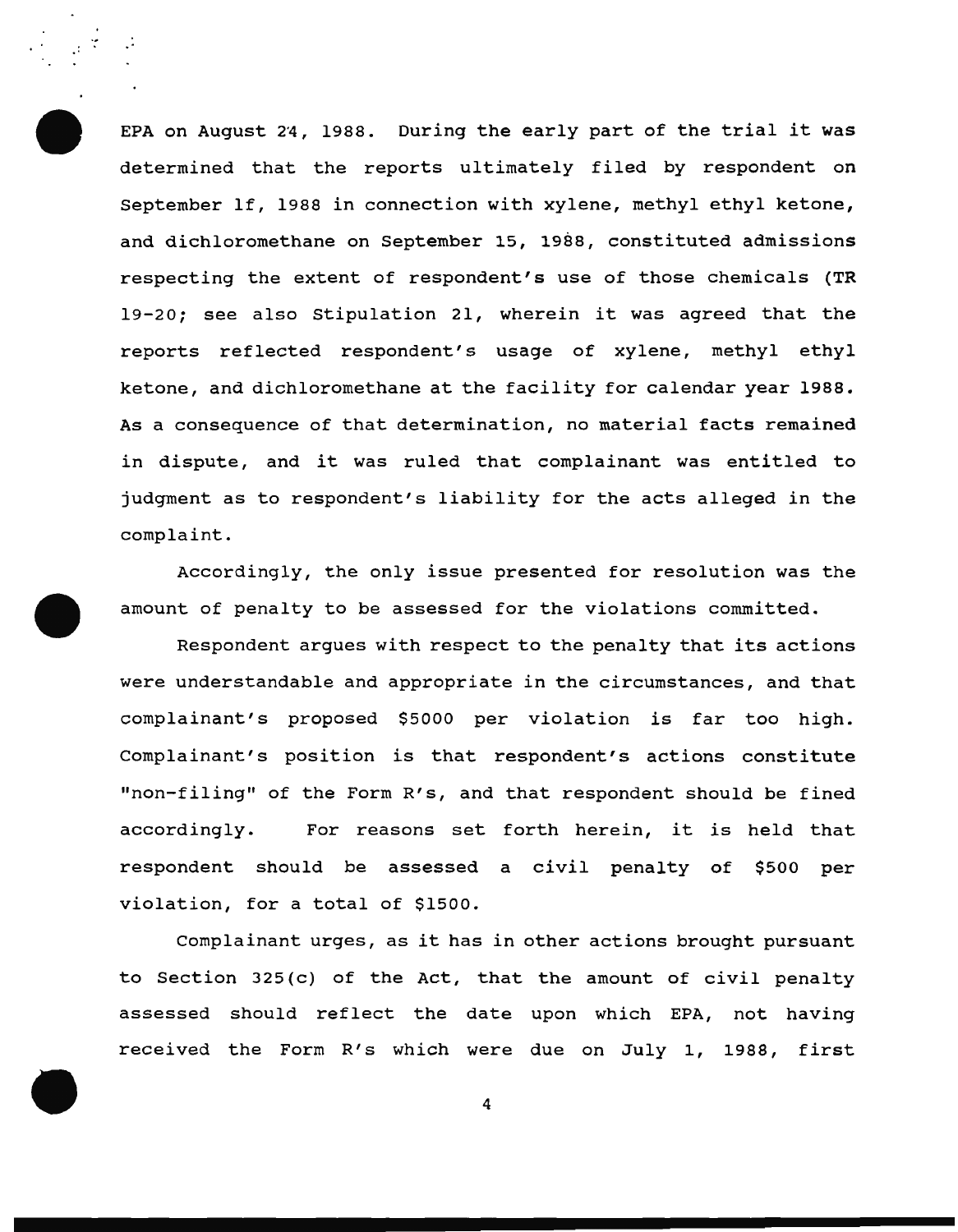contacted respondent to arrange an inspection of the facility.<sup>4</sup> If respondent's Form R's had been filed on September 15, 1988  $-$  i.e. late but before EPA telephoned, complainant would view the submissions as a "late filing." However, where, as here, respondent filed the Form R's on September 15, 1988, but after EPA telephoned, then complainant considers the violation to be "nonfiling," which carries a higher penalty. [TR 67-84]. Thus it is possible for two different respondents to file Form R's on the same date, ten weeks past the deadline, and be assessed different civil penalties for having committed different offenses under EPA policy. This difficulty inherent in this approach, and the resulting disparity of treatment based upon the date of a telephone call from EPA has been noted before<sup>5</sup> and must be rejected. Adopted here is the reasoning set forth in Riverside Furniture, at pp. 10-12 of the slip opinion, wherein Judge Jones found, for a respondent which had been inspected on September 28, 1988, and had filed Form R's on October 24, 1988, that the adverse effect upon the EPCRA program of such late filing (91 days in that case) had been less than the impact of 180 days late filing. Under the EPCRA penalty policy {CX 1}, 91-180 days late filing of Form R's is placed in "circumstance level" five ("Late reporting (91-180 days after due date")<sup>6</sup> and

See CX 1, Enforcement Response Policy for Section 313 of the Emergency Planning and Community Right to Know Act, December 2, 1988

Pease and Curren, Inc. Docket No. EPCRA-I-90-1008; Riverside Furniture Corporation, Docket No. EPCRA-88-H-VI-4065; CBI Services, Inc., Docket No. EPCRA-05-1990.

 $6$  CX 1 at the page marked 11 at the top.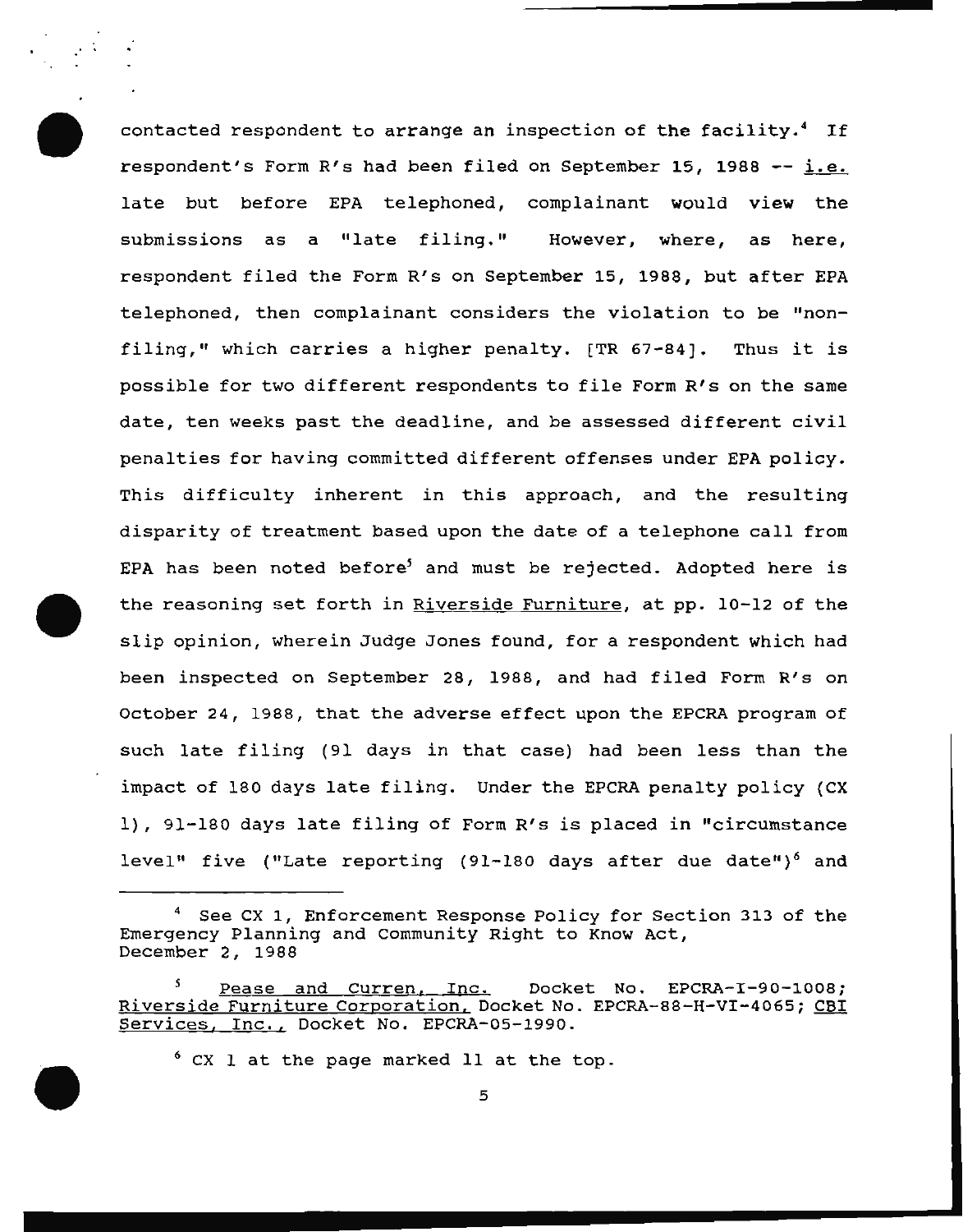carries a lower penalty than the that sought here for 75 days late filing. Accordingly, circumstance level 5 is adopted for these violations, at "level  $C.$ "<sup>7</sup>

This is not to say that late reporting is to be tolerated or that the regulatory responsibilities of EPA are not urgent. In the circumstances here, given that the EPCRA program was just starting up, and given also respondent's testimony (which is specifically found to be credible) that it made significant efforts to determine its own responsibilities under the new program, some difficulties are to be expected.

#### FINDINGS OF FACT AND CONCLUSIONS OF LAW

- 1. EPA has jurisdiction to prosecute this action by virtue of authority set forth in 42 u.s.c. §11045. (Stipulation 2)
- 2. Respondent, a New Jersey corporation, has as its principal place of business a facility located at 39 Boright Avenue, Kenilworth, New Jersey, which respondent operates, and is a "person" within the meaning of Section 329 (7) of EPCRA, 42 u.s.c. §11049(7). (Stipulations 3-5).



Level C, found on page 12 of the penalty policy (CX 1) is appropriate for a "facility for which the total corporate entity has sales of less than ten million dollars or less than 50 employees and which uses the section 313 chemical associated with the violation at less than ten times the threshhold level for reporting." [Emphasis original] Complainant used level C in setting the proposed penalty in circumstance level 1 (failure to report).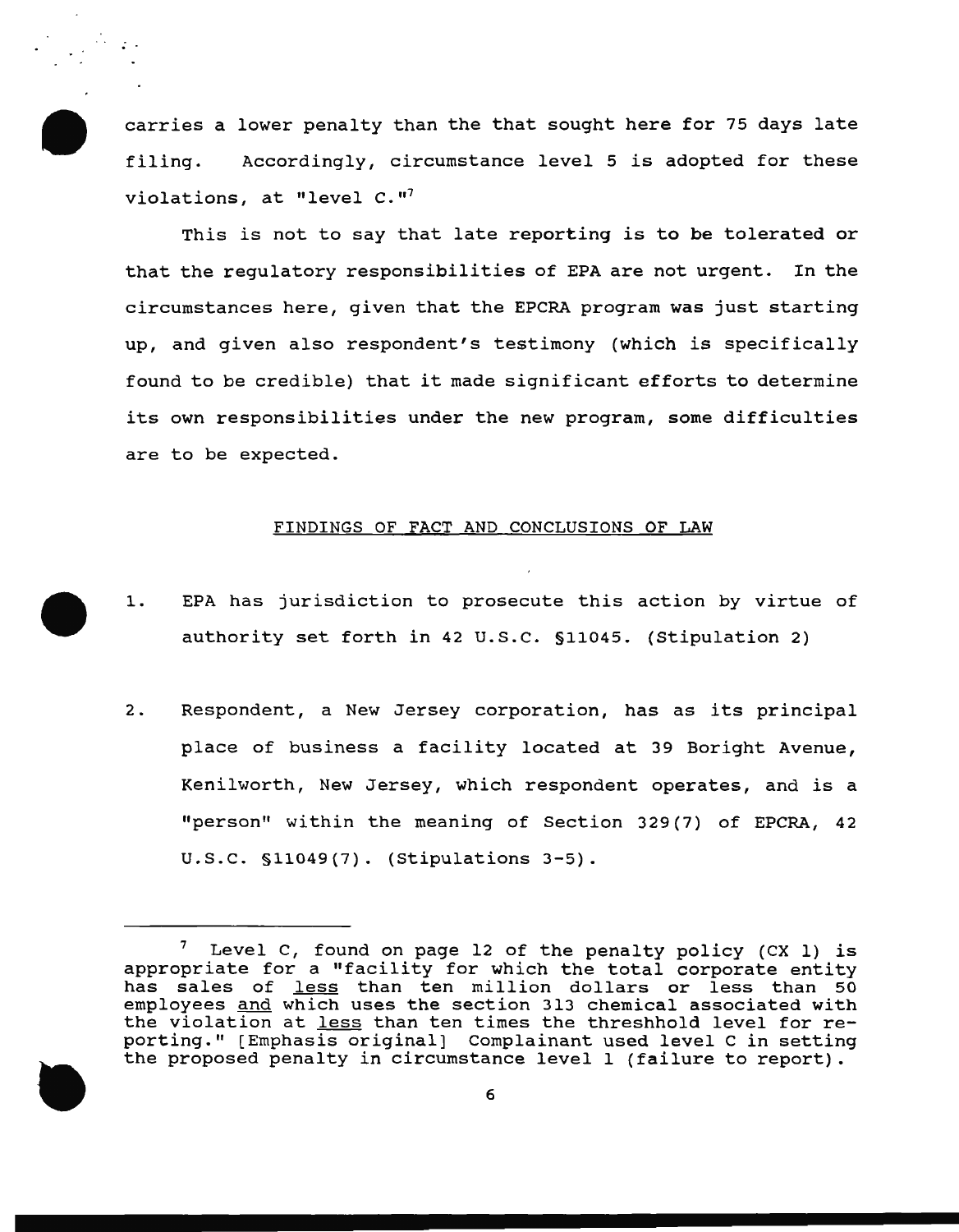- 3. Respondent has ten or more full time employees. (Stipulation 4}.
- 4. Respondent's facility falls within-standard Industrial Classification Code (SIC) 3479. (Stipulation 10)
- 5. In connection with its business, respondent used ("otherwise used") 23,950 pounds of xylene, 21,020 pounds of methyl ethyl ketone, and 36,916 pounds of dichloromethane during calendar year 1987. (See stipulations 21-24; and respondent's answer to the complaint at 2-4, wherein respondent states that it advised investigators that it had used these amounts).
- 6. Respondent did not file a Form R for any of these chemicals by July 1, 1988, with the EPA Administrator or with the State of New Jersey. The forms were filed on September 15, 1988, with EPA and with the State of New Jersey. (Stipulations 13-15, 18-  $20$ ).
- 7. Accordingly, respondent violated 42 u.s.c. §11023 as charged in the complaint, and applicable regulations at 40  $C.F.R.$ 372.30, as charged in the complaint.
- 8. Respondent's testimony as to the efforts it made to determine its responsibilities under the Act is credible and worthy of belief.
- 9. Annual report forms filed 75 days late have a much less severe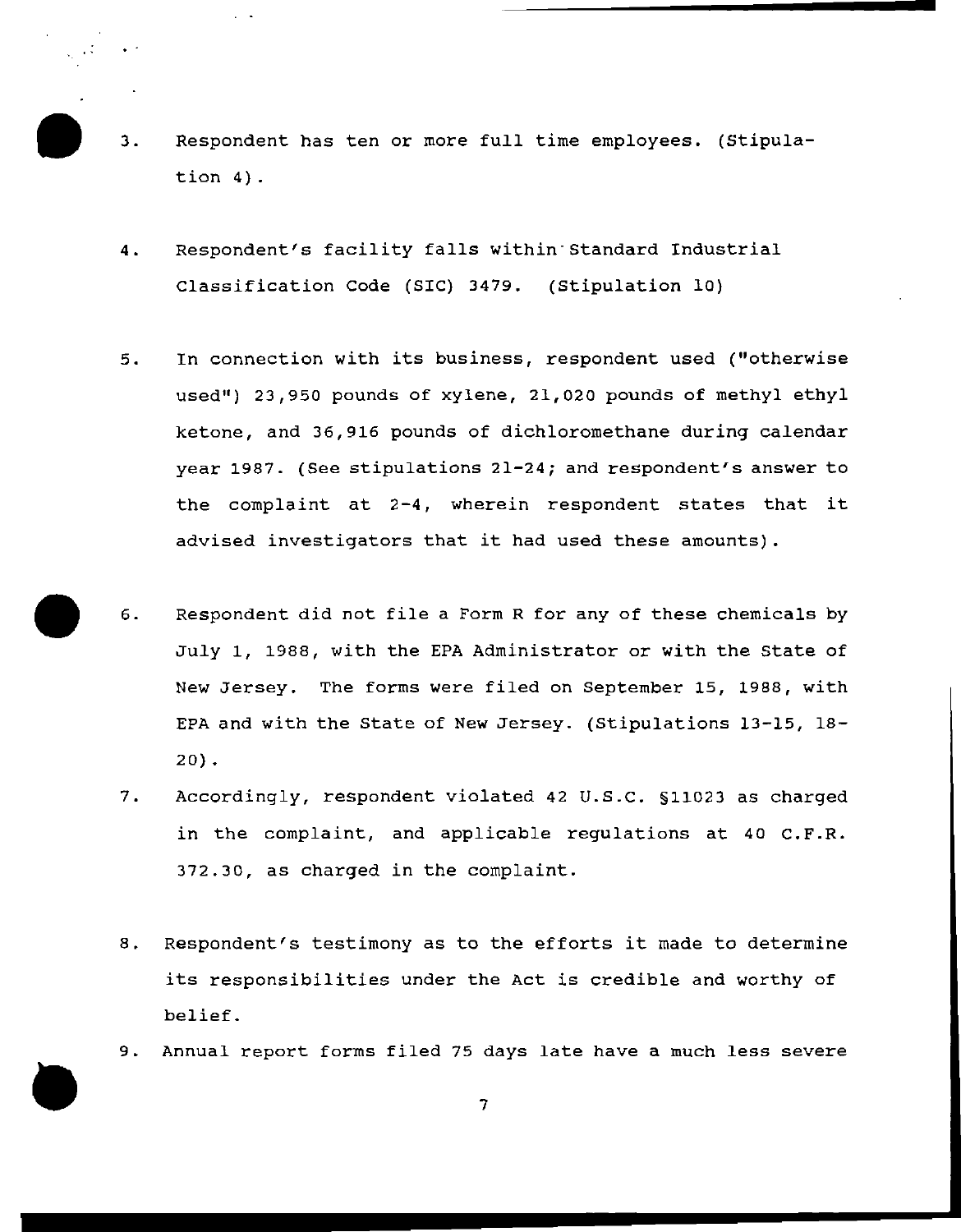impact upon the EPCRA program much less severe than a filing which is 180 days late; accordingly, the penalties for the violation here should be assessed at the "late filing" of up to 180 days rate, i. e. circumstance level 5, adjustment level C, or \$500 per violation.

10. A fair and reasonable penalty in the circumstances of this case is \$500 per violation, for a total of \$1500.00.

#### ORDER

Accordingly, respondent is assessed a civil penalty of \$1500.00 for the violations found, pursuant to Section 325(c} of the Act, 42 u.s.c. §1104S(c}. Payment of the assessed penalty shall be made within 60 (sixty} days after receipt 6f this order, by means of a cashier's check or certified check, payable to Treasurer, United States of America. The check shall be forwarded to:

> Regional Hearing Clerk EPA - Region II P. 0. Box 360188M Pittsburgh, PA

J. F. Greene

Administrative Law Judge

I Dated:  $m \leq 3!$  1992 Dated: 22<br>Washington,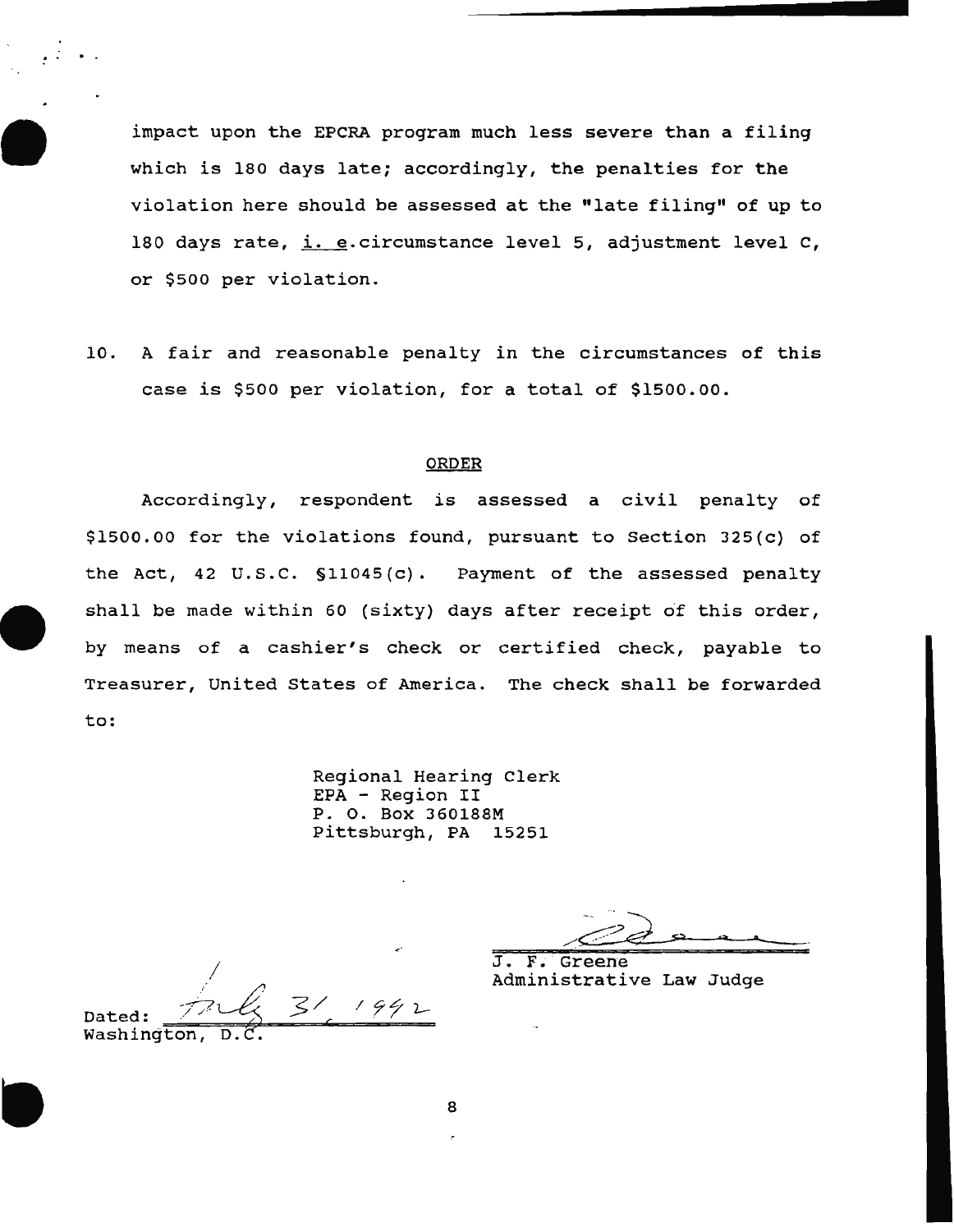### CERTIFICATE OF SERVICE

I hereby certify that the original of this Order was sent to the Regional Hearing Clerk and copies *were* sent to the counsel for the complainant and counsel for the respondent on z- 31- *zc;...* .

Shirley Smith

Secretary to Judge J. F. Greene

NAME OF RESPONDENT; CROWN METAL FINISHING COMPANY DOCKET NUMBER; EPCRA-II-89-0103

Ms. Karen Maples Regional Hearing Clerk  $Region II - EPA$ 26 Federal Piaza New York, New York 10278

 $\frac{1}{2}$ 

Lee A. Spielmann, Esq. Office of Regional Counsel  $Region II - EPA$ 26 Federal Plaza New York, New York 10278

Charles J. Irwin, Esq. Irwin & Post, P.A. 65 Livingston Avenue Roseland, New Jersey 07068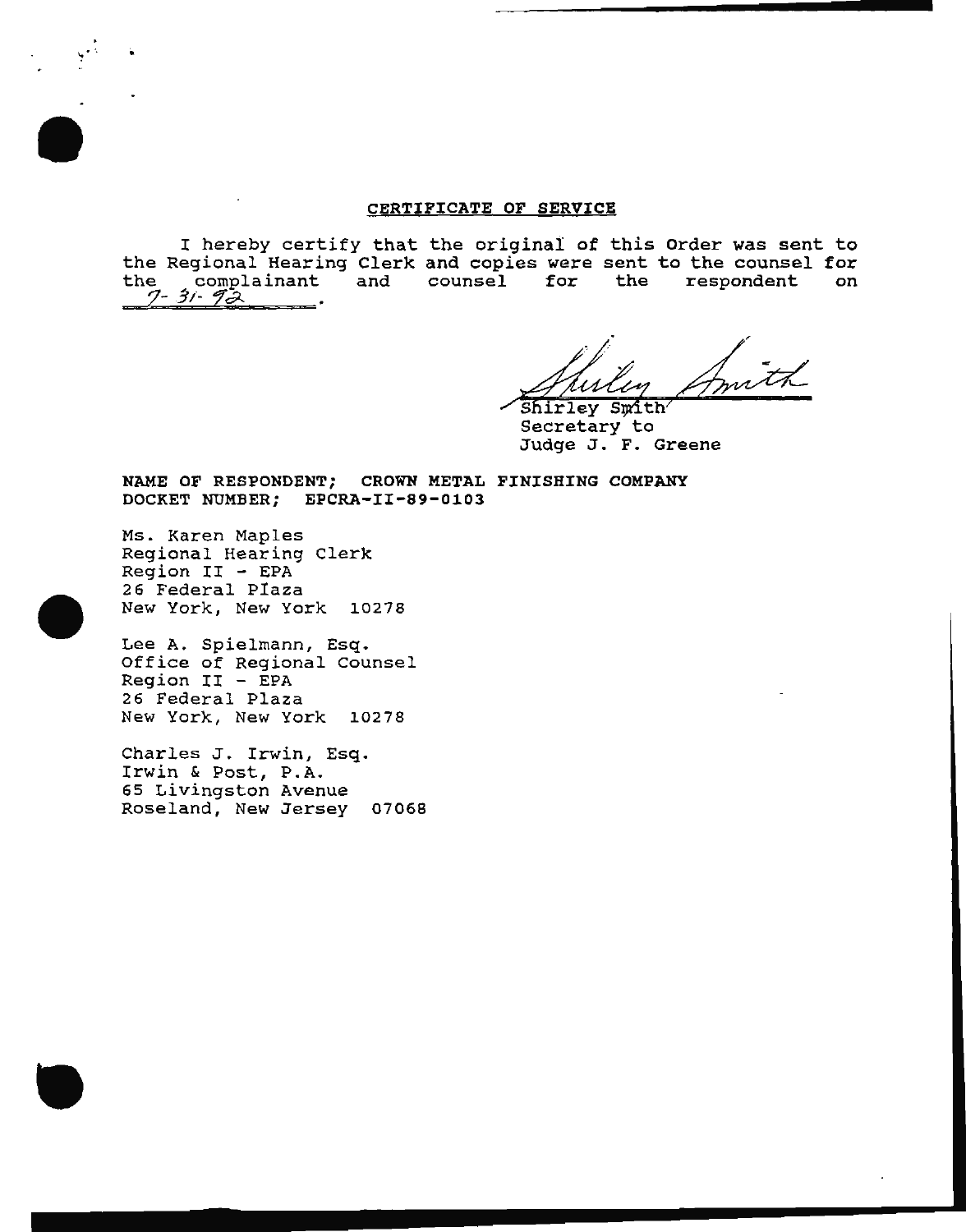

UNITED STATES ENVIRONMENTAL PROTECTION AGENCY WASHINGTON, D. C. 20460

IN THE MATTER OF  $\ddot{\cdot}$ crown Metal Finishing Company Dkt. No. EPCRA-II-89-0103  $\ddot{\cdot}$ ÷ Respondent  $\ddot{\cdot}$ 

#### ORDER REISSUING DECISION AND ORDER

It having been determined that one of the parties herein has received a nonconformed copy of the decision issued recently in this matter, the decision and order are hereby reissued. All dates for filing appeals shall run as provided in the rules of practice from the date of reissue.

And it is FURTHER ORDERED that any motion for reconsideration of the decision and order shall be filed no later than twenty (20) days from the date of reissue.

\_\_ .. -L--  $\epsilon$  )  $\epsilon$  .  $\pm$   $\epsilon$ - می<sub>ستان</sub> و " الله الله الله الله من " الله الله " الله " الله " الله " الله " الله " الله " الله " الله " الل J. F. Greene Administrative Law Judge

Dated: October 26, 1992 Washington, D.C.

 $\bullet$  -

..